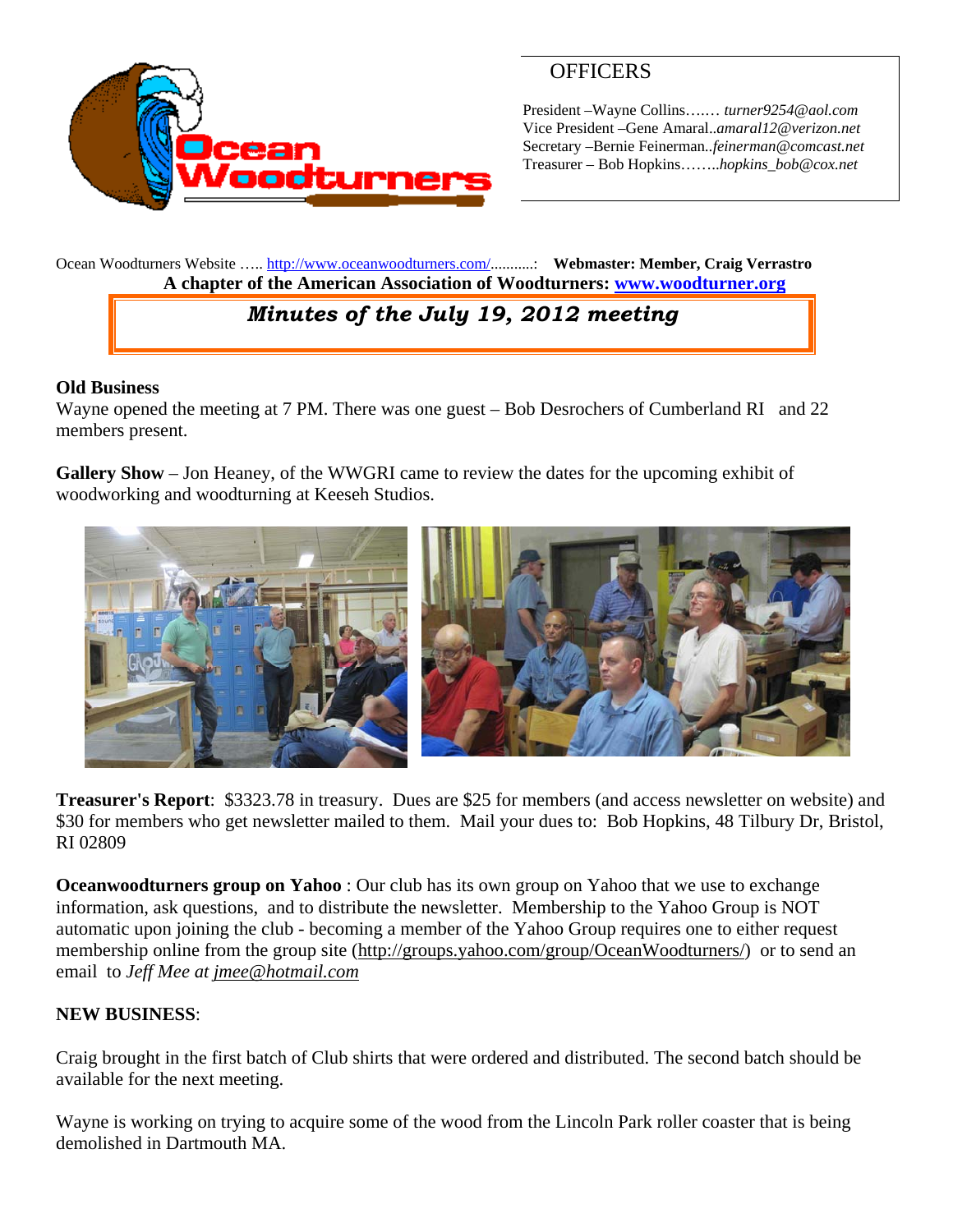Wayne and Gene brought up the possibility of having Jim Duxbury come to demonstrate Kaleidoscopes at the October 18 meeting. Cost for the demo would be \$250 which, after some discussion, was approved by the membership. Check out www.duxterity.com and http://www.resp-o-rator.com/ec/ are his web sites display his products and turnings.

**Coco Bolo wood** - Charlie Hockenson was not at this meeting to answer questions were raised about the Coco Bolo logs that he had said might be available. {*After the meeting it developed that the seller wanted \$5/pound for the logs whose weights were 100 + pounds*}

Geroge Lough said that he will try to make another trip to Roger Williams Park to get some of the Oak and spalted Maple wood that is available.

## **Show and Tell**



Ed Keenan - open segmented bowl – Maple, Walnut, and Bloodwood



Lorraine Hilton – showed several French rolling pins from laminated woods



Gene Amaral showed a wooden vase that he made



Gene asked for suggestions on how to best use this Cherry burl.

*Some of the Cherry burl suggestions ranged from being careful of hidden voids to some being willing to take it off his hands and relieve him of the problem* 



Craig Verrastro - Cherry burl finished w/4 coats Salad Bowl finish



A closer view of Ed Keenan's - open segmented bowl – Maple, Walnut, and Bloodwood



Chris Horn showed his latest creation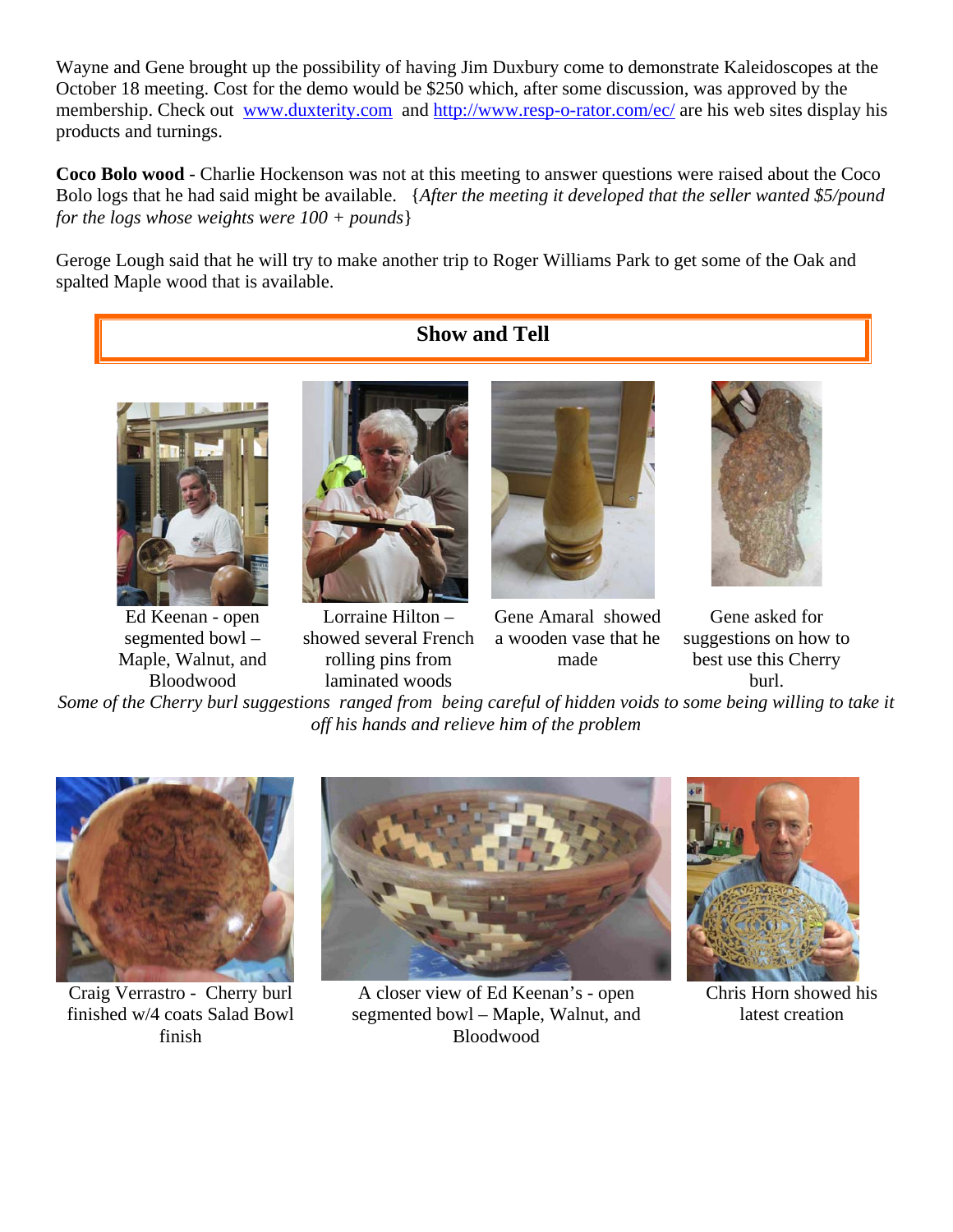

John Chakuroff brought in the RI Mace which has several coats of finish and

needs more



Paul Tavares – segmented bowl – Walnut, Maple, Bloodwood and a small segmented box with a segmented ring wall

## **Demonstration**

Gene Amaral began his demonstration with a series of jokes and then discussed the features of the room air filter that he built using plans from his friend Ray Lanahan. Parts cost him about \$20 "out of pocket", including two sets of 1"x12"x24" furnace filters. He picked up a free used blower assembly. The air filter assembly is designed to hang from the ceiling.



Front of collector showing filters



Side view of collector showing exhaust vent



Longworth chuck

Gene also showed a Longworth chuck assembly that he built along with a simple jig to hold the router he used to cut the curved slots in the chuck.

Gene has plans for the dust collector, the Longworth chuck, and a cradle to hold a belt sander upside down available

**Raffle –**Several boxes of tools, partial turnings and tools were brought in from Russ Moniz's basement – . members picked through the offerings and donated about \$48 to the club